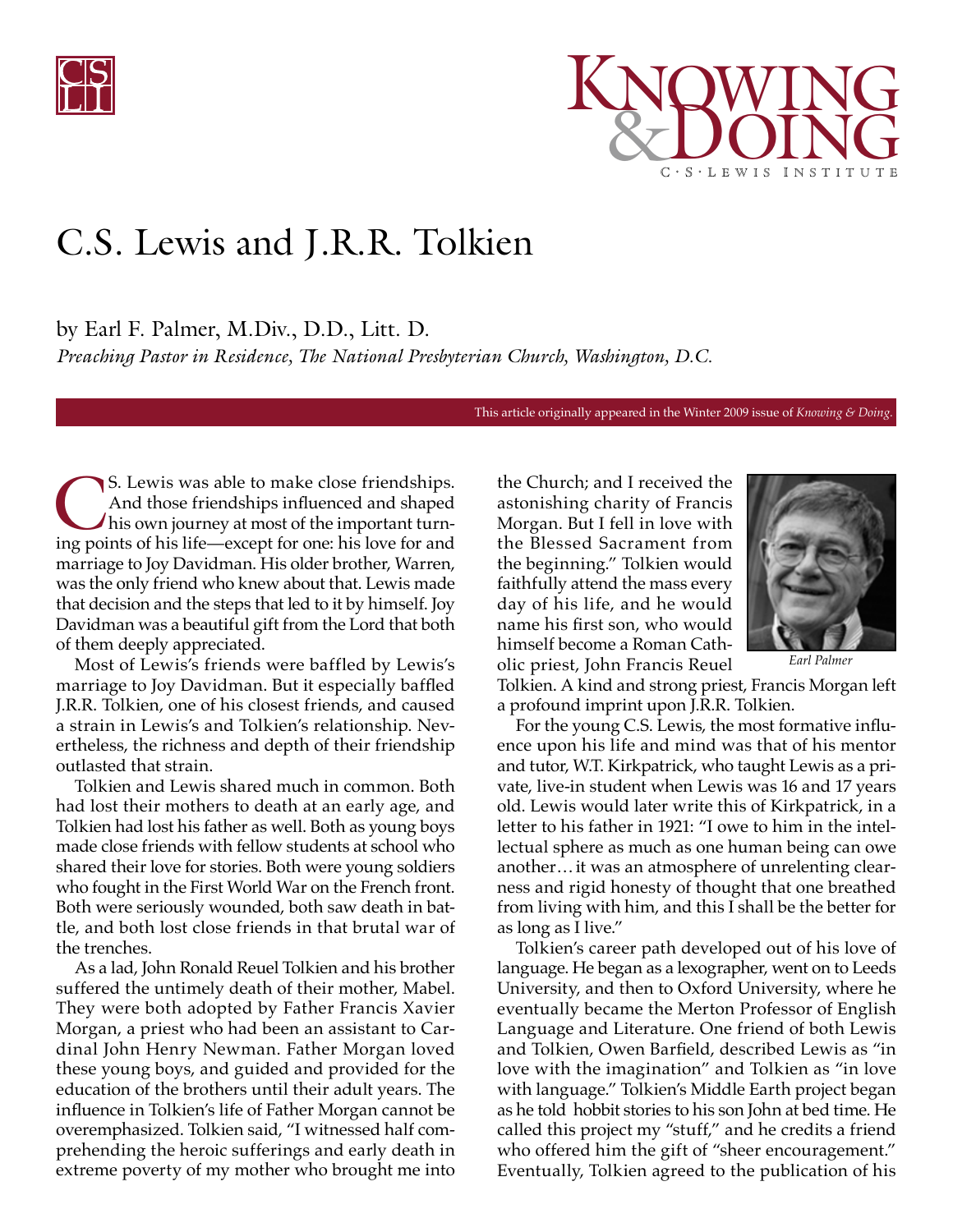stories: first *The Hobbit,* and then his masterpiece, *The Lord of the Rings* trilogy. The encouraging friend was another Oxford scholar, C.S. Lewis.

J.R.R. Tolkien's fundamental and daily walk of faith in Jesus Christ was discovered first from his beloved Father Morgan and participation in the worship of the Catholic Mass, with its focus on the death of Christ and his victory over death, sin, and the power of evil on our behalf. Tolkien grew to have a certitude and confidence in the powerful grace of God that in the end overcomes the terrors of evil. Evil may itself be strong, but Tolkien built his confidence upon St. Paul's radical affirmation in Romans 5 that "where sin increased, the grace of God increased more." Evil has cumulative force and inner power of its own, but the goodness of ultimate reality rendered in Jesus Christ has even greater power. The adventures in Tolkien's stories live within this certitude of their author.

For Lewis, the journey toward faith in Christ started in the territory of a youthful atheism, following a roadway more like an alpine trail that moves to the right and then to the left, sometimes veering farther away from the destination, and yet finally arriving in an open place of trust in the one who is Father, Son, and Holy Spirit. It started with the honesty and clearness of W.T. Kirkpatrick who, though himself an atheist, taught Lewis to think for himself and to search for answers wherever they are.

In France, while at war, Lewis met a brave and good comrade in arms who was killed in battle before his eyes. Lewis tells about this man in his book *Surprised by Joy*. The goodness in this man surprised Lewis and unnerved his cynicism. He wrote, "In my own battalion also I was assailed. Here I met one Johnson (on whom be peace) who would have become a life-long friend if he had not been killed…in him I found dialectical sharpness such as I had hitherto known only in Kirkpatrick, but coupled with youth and whim and poetry. He was moving toward theism…But it was not this that mattered. The important thing was that he was a man of conscience." This man, who was the commander of Lewis's company, had been a marker of goodness and integrity and in his own way a witness to the reality of God.

Also in France, Lewis was treated for trench mouth and while in a hospital tent, he read a volume of G.K. Chesterton essays. Lewis wrote of Chesteron, "I liked him for his goodness. I can attribute this taste to myself freely (even at that age) because it was a liking for goodness which had nothing to do with any attempt to be good myself…In reading Chesterton, as in reading [George] MacDonald, I did not know what I was letting myself in for. A young man who wishes to remain a sound atheist cannot be too careful of his reading. There are traps everywhere…"

Both Tolkien and Lewis loved stories of the marvelous, and that affection for stories drew them together in 1926 at a reading group Tolkien had founded called the "Coalbiters." They gradually came together with a few other friends to meet on a regular basis, to drink beer together and talk about books. These friends included Hugo Dyson, who was also an Oxford scholar; Dr. Havard, a medical doctor; C.S. Lewis's brother, Warren; Charles Williams, who worked for Oxford University Press; and others who came occasionally. They called themselves the Inklings. These men were Christians. It was a particular, long talk between Dyson, Tolkien, and Lewis that became the decisive moment of discovery for C.S. Lewis. Tolkien helped him to understand the most radical truth about Jesus Christ as the world's unique, totally-by-surprise, breakthrough of the divine who resolves the world's catastrophe of human sin, death, and the power of evil. The pieces of a grand puzzle came together, and Lewis decided to believe in the deity of Jesus Christ. He explained it to his friend Arthur Greeves: "It was the long talk with Tolkien and Dyson that had much to do with it."

C.S. Lewis dedicated his book, *The Screwtape Letters*, to his friend J.R.R. Tolkien, and Tolkien dedicated his *Lord of the Rings* to the Inklings. It was also Tolkien who was the key influence in persuading C.S. Lewis to accept the professorship offered by Cambridge in 1954.

Lewis honored his experience of friendship with Tolkien and his other friends in the Inkling group in the book, *The Four Loves* (1960). In that important study of love, he wrote that whereas lovers stand face to face, friends stand side by side. The friendship among the Inklings was about the truths they held in common. In friendships like this, Lewis says there is the "what you too! I thought I was the only one" factor, the recognition of a shared vision (p. 96, *The Four Loves*). These words of Lewis help us to appreciate the healthy friendships that marked Lewis's life. Tolkien's friendships were not as extensive as were Lewis's, but they both were marked with the "what you too! I thought I was the only one" factor.

These two story tellers gave to each of us a grand gift of the joy of adventure in their stories of the marvelous. They made us want to read, and for many of us to want to write stories of our own.

For the unsuspecting agnostic or atheist, both of these writers will catch us offguard. There is a sheer